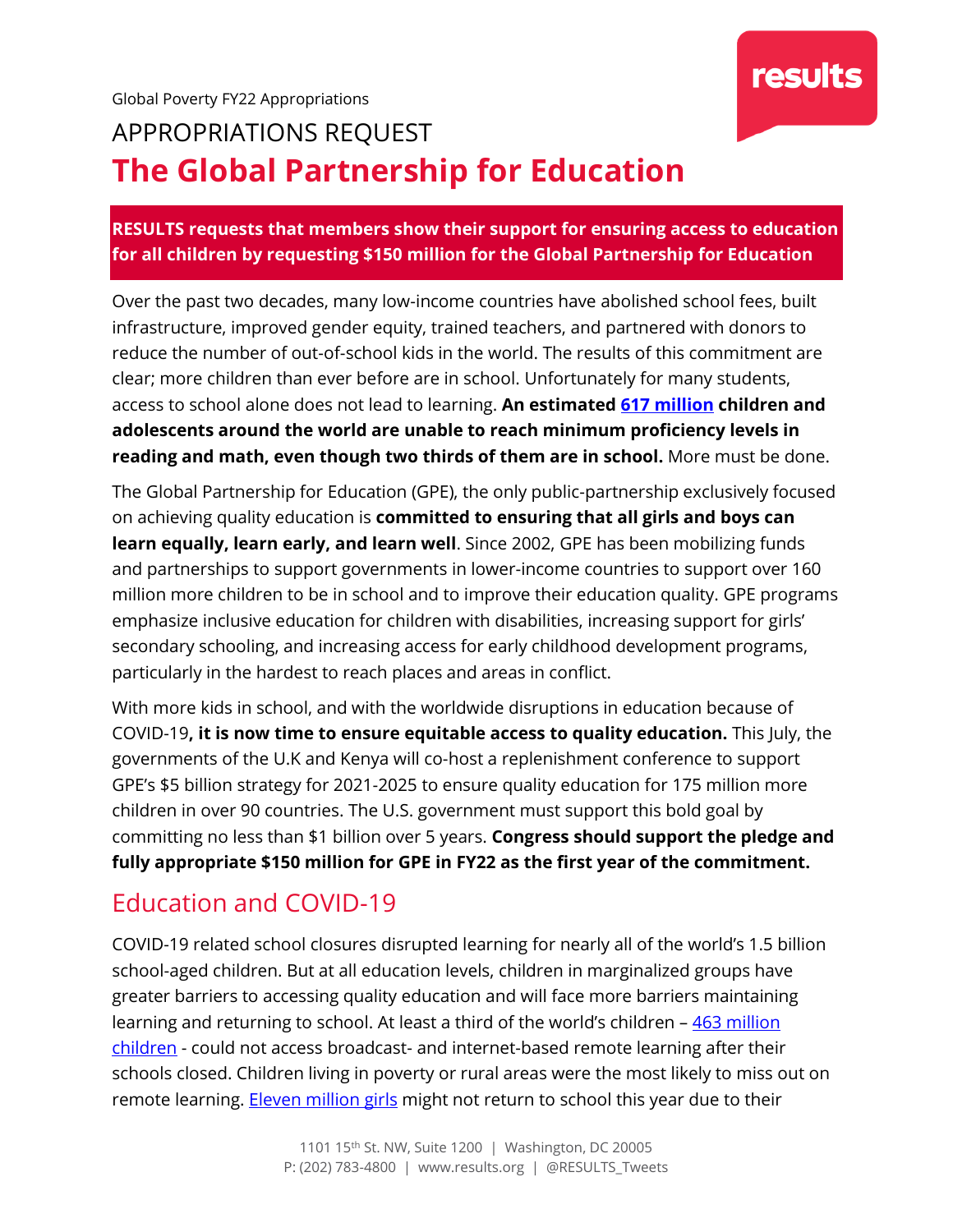education being disrupted. This would harm not only the girls, their families, and communities – but it would also threaten decades of global progress on gender equality.

In response to the COVID-19 crisis, GPE mobilized a rapid emergency response to prevent loss of learning and distributed [\\$500 million](https://www.globalpartnership.org/sites/default/files/document/file/2020-10-GPE-summary-case-for-investment.pdf) to partner countries to sustain learning for up to 355 million children, particularly focused on those most negatively affected by school closures: girls, children with disabilities, and children from the poorest families.

## Why Funding Matters

U.S. investments in basic education through GPE give countries the boost they need to provide their most vulnerable children a quality education, and help them become thriving, productive citizens. By pooling resources, GPE is able to leverage both donor and GPE partner country capacities to fund quality national education plans.

- As a partner with a strong track record of results, GPE has been mobilizing funds to support governments in lower-income countries to achieve lasting results since 2002. **GPE's next five year strategy is set to enable 175 million more kids to learn in over 90 low-income countries.** They are committed to getting money where it matters most and narrowing in on the most stubborn barriers to get every child learning
- **GPE places its low-income country partners at the forefront of the strategy and aligns donors and other partners behind them.** The GPE approach builds strong, sustainable education systems that will provide education for generations to come.
- **As a leader on innovative finance**, in 2018 GPE established the "GPE Multiplier," a funding opportunity for developing country partners to leverage more resources for education. This new fund provides \$1 of GPE grant funds for every \$3 a country secures in additional external financing for education – meaning the more countries invest in their own education plans, the more resources they can get from GPE to support education. **The multiplier is on track to mobilize a billion dollars by end of 2020.**

# Zambia rises to meet education challenges posed by COVID-19

With GPE's support, the government of Zambia is shifting to distance learning to ensure education continues during the coronavirus outbreak, including for the most disadvantaged children – who will ultimately be the most affected by the pandemic. COVID-19 related school closures have disrupted learning for over 4.2 million Zambian students, but the Ministry of General Education quickly began working to develop a response and recovery plan, funded by GPE, which will reach 4.4 million. To ensure equity and equal access to radio-broadcast lessons, the program provides solar radios and memory cards with pre-recorded lessons to vulnerable students – including girls and students from lowincome households. The program will also train teachers on best practices for distance learning and support the return to safe school environments when schools reopen. GPE funding is key to ensuring millions of children in Zambia keep learning during the